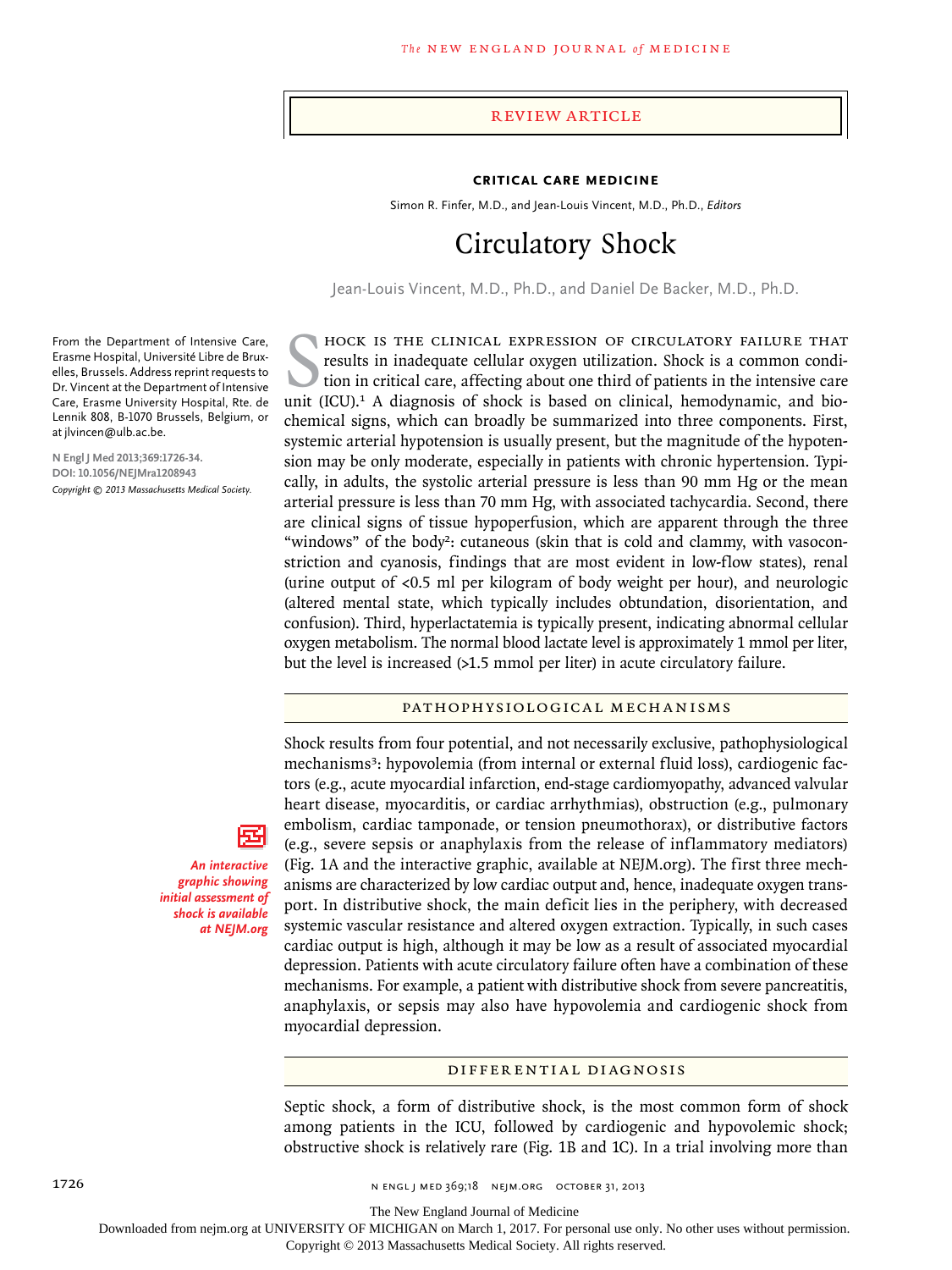1600 patients with shock who were randomly assigned to receive either dopamine or norepinephrine, septic shock occurred in 62% of the patients, cardiogenic shock in 16%, hypovolemic shock in 16%, other types of distributive shock in 4%, and obstructive shock in 2%.<sup>4</sup>

The type and cause of shock may be obvious from the medical history, physical examination, or clinical investigations. For example, shock after traumatic injury is likely to be hypovolemic (due to blood loss), but cardiogenic shock or distributive shock may also occur, alone or in combination, caused by such conditions as cardiac tamponade or spinal cord injury. A full clinical examination should include assessment of skin color and temperature, jugular venous distention, and peripheral edema. The diagnosis can be refined with point-of-care echocardiographic evaluation, which includes assessment for pericardial effusion, measurement of left and right ventricular size and function, assessment for respiratory variations in vena cava dimensions, and calculation of the aortic velocity–time integral, a measure of stroke volume. Whenever possible, focused echocardiography should be performed as soon as possible in any patient presenting with shock (Fig. 1A).5,6

## INITIAL APPROACH to the Patient in Shock

Early, adequate hemodynamic support of patients in shock is crucial to prevent worsening organ dysfunction and failure. Resuscitation should be started even while investigation of the cause is ongoing. Once identified, the cause must be corrected rapidly (e.g., control of bleeding, percutaneous coronary intervention for coronary syndromes, thrombolysis or embolectomy for massive pulmonary embolism, and administration of antibiotics and source control for septic shock).

Unless the condition is rapidly reversed, an arterial catheter should be inserted for monitoring of arterial blood pressure and blood sampling, plus a central venous catheter for the infusion of fluids and vasoactive agents and to guide fluid therapy. The initial management of shock is problem-oriented, and the goals are therefore the same, regardless of the cause, although the exact treatments that are used to reach those goals may differ. A useful mnemonic to describe the important components of resuscitation is the VIP rule7: ventilate (oxygen administration), infuse (fluid resuscitation), and pump (administration of vasoactive agents).

## **Ventilatory Support**

The administration of oxygen should be started immediately to increase oxygen delivery and prevent pulmonary hypertension. Pulse oximetry is often unreliable as a result of peripheral vasoconstriction, and precise determination of oxygen requirements will often require blood gas monitoring.

Mechanical ventilation by means of a mask rather than endotracheal intubation has a limited place in the treatment of shock because technical failure can rapidly result in respiratory and cardiac arrest. Hence, endotracheal intubation should be performed to provide invasive mechanical ventilation in nearly all patients with severe dyspnea, hypoxemia, or persistent or worsening acidemia (pH, <7.30). Invasive mechanical ventilation has the additional benefits of reducing the oxygen demand of respiratory muscles and decreasing left ventricular afterload by increasing intrathoracic pressure. An abrupt decrease in arterial pressure after the initiation of invasive mechanical ventilation strongly suggests hypovolemia and a decrease in venous return. The use of sedative agents should be kept to a minimum to avoid further decreases in arterial pressure and cardiac output.

## **Fluid Resuscitation**

Fluid therapy to improve microvascular blood flow and increase cardiac output is an essential part of the treatment of any form of shock. Even patients with cardiogenic shock may benefit from fluids, since acute edema can result in a decrease in the effective intravascular volume. However, fluid administration should be closely monitored, since too much fluid carries the risk of edema with its unwanted consequences.

Pragmatic end points for fluid resuscitation are difficult to define. In general, the objective is for cardiac output to become preload-independent (i.e., on the plateau portion of the Frank– Starling curve), but this is difficult to assess clinically. In patients receiving mechanical ventilation, signs of fluid responsiveness may be identified either directly from beat-by-beat stroke-volume measurements with the use of cardiac-output monitors or indirectly from observed variations in pulse pressure on the arterial-pressure tracing during the ventilator cycle. However, such bedside inferences have some limitations $\delta$  — notably,

n engl j med 369;18 nejm.org october 31, 2013 1727

The New England Journal of Medicine

Downloaded from nejm.org at UNIVERSITY OF MICHIGAN on March 1, 2017. For personal use only. No other uses without permission.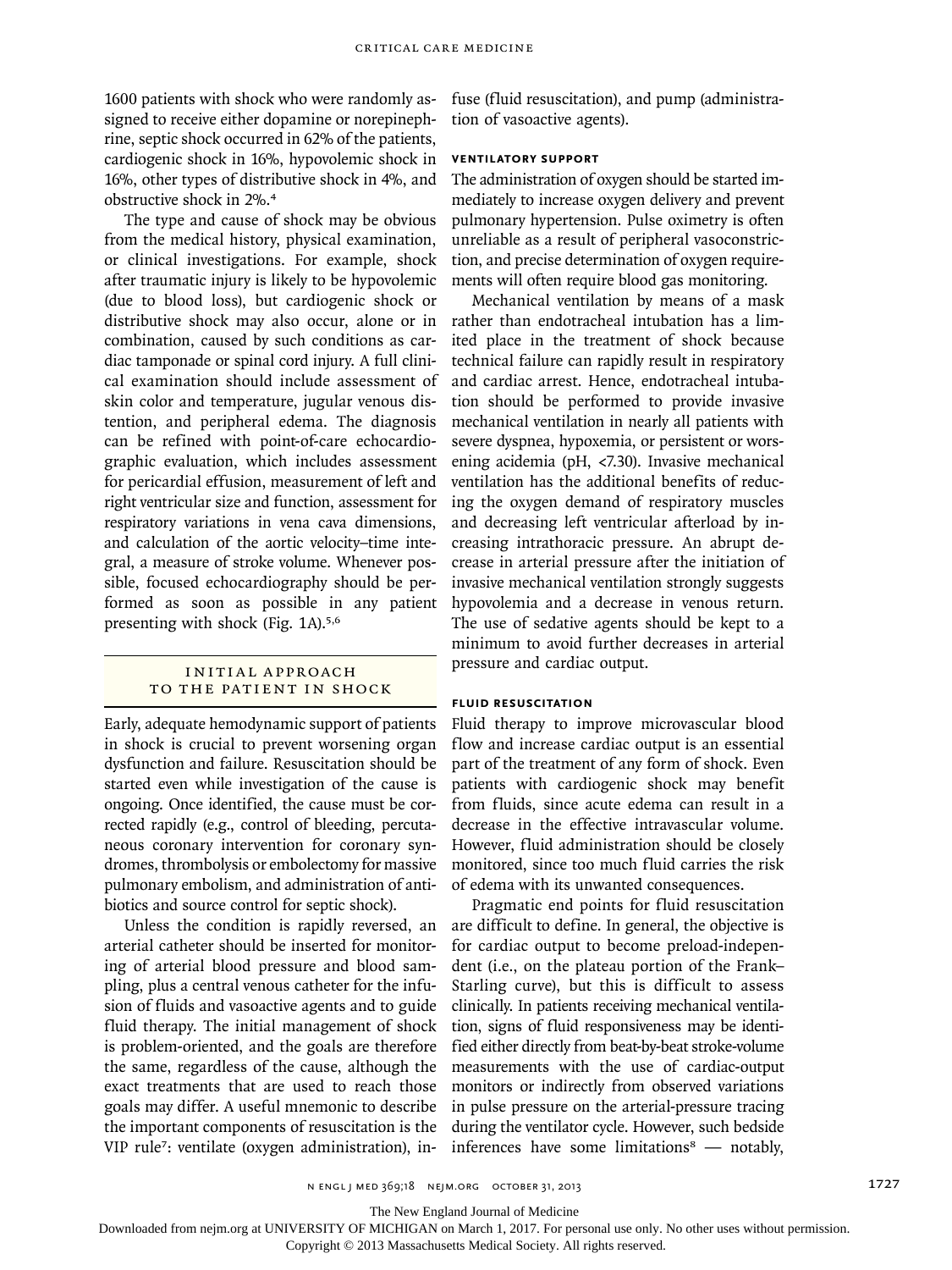#### **The NEW ENGLAND JOURNAL of MEDICINE**



# **Figure 1. Initial Assessment of Shock States.**

sure, ar and schematic representations of the four main types of shock (Panel C). The algorithm starts with the most common presentation (i.e., arterial hypotension), but hypotension is sometimes minimal or absent. CVP denotes central venous pressure, and Svo<sub>2</sub> mixed Shown is an algorithm for the initial assessment of a patient in shock (Panel A), relative frequencies of the main types of shock (Panel B), venous oxygen saturation.

ME

The New England Journal of Medicine

Downloaded from nejm.org at UNIVERSITY OF MICHIGAN on March 1, 2017. For personal use only. No other uses without permission.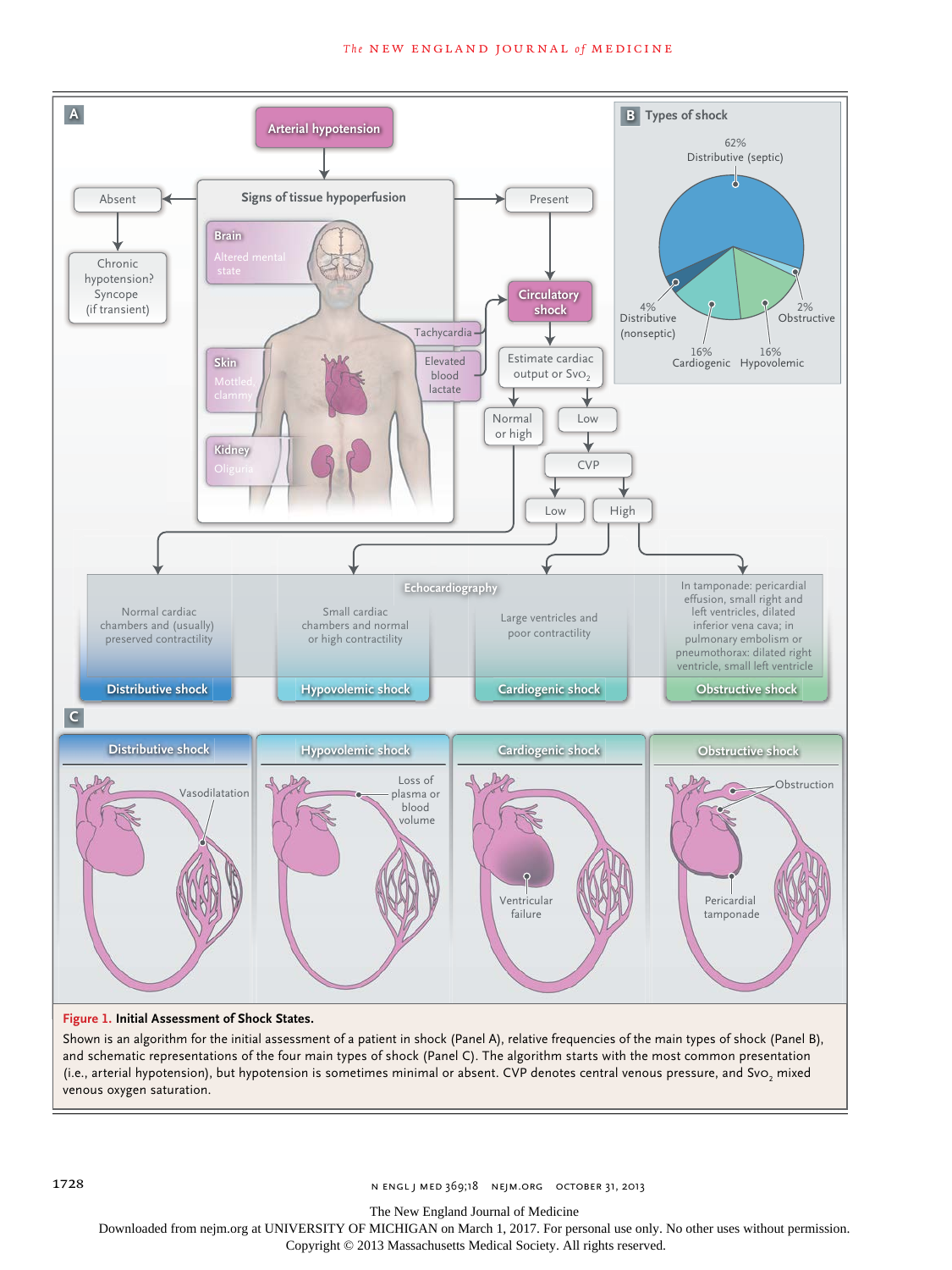that the patient must receive ventilation with relatively large tidal volumes, have no spontaneous breathing effort (which usually requires the administration of sedatives or even muscle relaxants), and be free of major arrhythmia and right ventricular dysfunction. A passive leg-raising test is an alternative method<sup>9</sup> but requires a rapidresponse device, since the effect is transient. Regardless of the test used, there remains a gray zone in which it is difficult to predict a patient's response to intravenous fluids.

A fluid-challenge technique should be used to determine a patient's actual response to fluids, while limiting the risks of adverse effects. A fluid challenge incorporates four elements that should be defined in advance.10 First, the type of fluid must be selected. Crystalloid solutions are the first choice, because they are well tolerated and cheap. The use of albumin to correct severe hypoalbuminemia may be reasonable in some patients.11 (A detailed examination of the choice of resuscitation fluids was provided in a previous article in this series<sup>12</sup> and thus is not included in this review.) Second, the rate of fluid administration must be defined. Fluids should be infused rapidly to induce a quick response but not so fast that an artificial stress response develops; typically, an infusion of 300 to 500 ml of fluid is administered during a period of 20 to 30 minutes.13 Third, the objective of the fluid challenge must be defined. In shock, the objective is usually an increase in systemic arterial pressure, although it could also be a decrease in heart rate or an increase in urine output. Finally, the safety limits must be defined. Pulmonary edema is the most serious complication of fluid infusion. Although it is not a perfect guideline, a limit in central venous pressure of a few millimeters of mercury above the baseline value is usually set to prevent fluid overload.<sup>13</sup>

Stimulation of the patient and any other change in therapy should be avoided during the test. Fluid challenges can be repeated as required but must be stopped rapidly in case of nonresponse in order to avoid fluid overload.

#### **Vasoactive Agents**

## *Vasopressors*

If hypotension is severe or if it persists despite fluid administration, the use of vasopressors is indicated. It is acceptable practice to administer

a vasopressor temporarily while fluid resuscitation is ongoing, with the aim of discontinuing it, if possible, after hypovolemia has been corrected.

Adrenergic agonists are the first-line vasopressors because of their rapid onset of action, high potency, and short half-life, which allows easy dose adjustment. Stimulation of each type of adrenergic receptor has potentially beneficial and harmful effects. For example, β-adrenergic stimulation can increase blood flow but also increases the risk of myocardial ischemia as a result of increased heart rate and contractility. Hence, the use of isoproterenol, a pure  $\beta$ -adrenergic agent, is limited to the treatment of patients with severe bradycardia. At the other extreme,  $\alpha$ -adrenergic stimulation will increase vascular tone and blood pressure but can also decrease cardiac output and impair tissue blood flow, especially in the hepatosplanchnic region. For this reason, phenylephrine, an almost pure  $\alpha$ -adrenergic agent, is rarely indicated.

We consider norepinephrine to be the vasopressor of first choice; it has predominantly α-adrenergic properties, but its modest β-adrenergic effects help to maintain cardiac output. Administration generally results in a clinically significant increase in mean arterial pressure, with little change in heart rate or cardiac output. The usual dose is 0.1 to 2.0  $\mu$ g per kilogram of body weight per minute.

Dopamine has predominantly  $\beta$ -adrenergic effects at lower doses and  $\alpha$ -adrenergic effects at higher doses, but its effects are relatively weak. Dopaminergic effects at very low doses  $\left($  < 3  $\mu$ g per kilogram per minute, given intravenously) may selectively dilate the hepatosplanchnic and renal circulations, but controlled trials have not shown a protective effect on renal function,<sup>14</sup> and its routine use for this purpose is no longer recommended. Dopaminergic stimulation may also have undesired endocrine effects on the hypothalamic–pituitary system, resulting in immunosuppression, primarily through a reduction in the release of prolactin.

In a recent randomized, controlled, doubleblind trial, dopamine had no advantage over norepinephrine as the first-line vasopressor agent; moreover, it induced more arrhythmias and was associated with an increased 28-day rate of death among patients with cardiogenic shock.<sup>4</sup> Administration of dopamine, as compared with

n engl j med 369;18 nejm.org october 31, 2013 1729

The New England Journal of Medicine

Downloaded from nejm.org at UNIVERSITY OF MICHIGAN on March 1, 2017. For personal use only. No other uses without permission.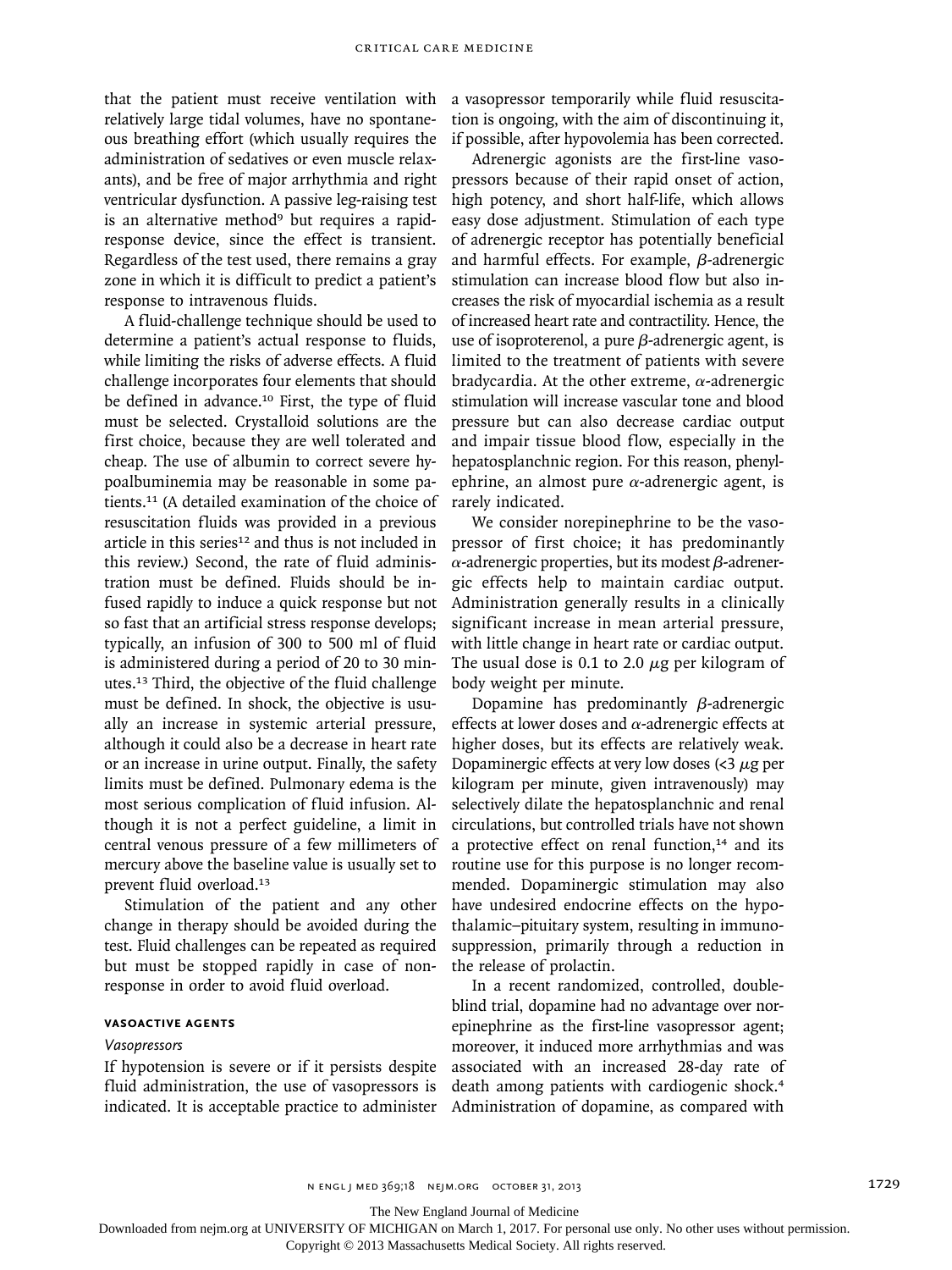norepinephrine, may also be associated with higher rates of death among patients with septic shock.15 Hence, we no longer recommend dopamine for the treatment of patients with shock.

Epinephrine, which is a stronger agent, has predominantly β-adrenergic effects at low doses, with  $\alpha$ -adrenergic effects becoming more clinically significant at higher doses. However, epinephrine administration can be associated with an increased rate of arrhythmia16,17 and a decrease in splanchnic blood flow<sup>16</sup> and can increase blood lactate levels, probably by increasing cellular metabolism.16,18 Prospective, randomized studies have not shown any beneficial effects of epinephrine over norepinephrine in septic shock.17,18 We reserve epinephrine as a second-line agent for severe cases.<sup>13</sup>

The use of other strong vasopressor agents as continuous infusions (e.g., angiotensin or metaraminol) has largely been abandoned. Nonselective inhibition of nitric oxide has not been shown to be beneficial in patients with cardiogenic shock<sup>19</sup> and is detrimental in patients with septic shock.<sup>20</sup>

Vasopressin deficiency can develop in patients with very hyperkinetic forms of distributive shock, and the administration of low-dose vasopressin may result in substantial increases in arterial pressure. In the Vasopressin and Septic Shock Trial (VASST), investigators found that the addition of low-dose vasopressin to norepinephrine in the treatment of patients with septic shock was safe<sup>21</sup> and may have been associated with a survival benefit for patients with forms of shock that were not severe and for those who also received glucocorticoids.<sup>22</sup> Vasopressin should not be used at doses higher than 0.04 U per minute and should be administered only in patients with a high level of cardiac output.

Terlipressin, an analogue of vasopressin, has a duration of action of several hours, as compared with minutes for vasopressin. For this reason, we do not believe it offers an advantage over vasopressin in the ICU. Vasopressin derivatives with more selective V1-receptor activity are currently being studied.

## *Inotropic Agents*

We consider dobutamine to be the inotropic agent of choice for increasing cardiac output, regardless of whether norepinephrine is also being given. With predominantly β-adrenergic proper-

ties, dobutamine is less likely to induce tachycardia than isoproterenol. An initial dose of just a few micrograms per kilogram per minute may substantially increase cardiac output. Intravenous doses in excess of 20  $\mu$ g per kilogram per minute usually provide little additional benefit. Dobutamine has limited effects on arterial pressure, although pressure may increase slightly in patients with myocardial dysfunction as the primary abnormality or may decrease slightly in patients with underlying hypovolemia. Instead of routine administration of a fixed dose of dobutamine to increase oxygen delivery to supranormal, predetermined levels, the dose should be adjusted on an individual basis to achieve adequate tissue perfusion. Dobutamine may improve capillary perfusion in patients with septic shock, independent of its systemic effects.<sup>23</sup>

Phosphodiesterase type III inhibitors, such as milrinone and enoximone, combine inotropic and vasodilating properties. By decreasing the metabolism of cyclic AMP, these agents may reinforce the effects of dobutamine. They may also be useful when β-adrenergic receptors are downregulated or in patients recently treated with beta-blockers. However, phosphodiesterase type III inhibitors may have unacceptable adverse effects in patients with hypotension, and the long half-lives of these agents (4 to 6 hours) prevent minute-to-minute adjustment. Hence, intermittent, short-term infusions of small doses of phosphodiesterase III inhibitors may be preferable to a continuous infusion in shock states.

Levosimendan, a more expensive agent, acts primarily by binding to cardiac troponin C and increasing the calcium sensitivity of myocytes, but it also acts as a vasodilator by opening ATPsensitive potassium channels in vascular smooth muscle. However, this agent has a half-life of several days, which limits the practicality of its use in acute shock states.

# *Vasodilators*

By reducing ventricular afterload, vasodilating agents may increase cardiac output without increasing myocardial demand for oxygen. The major limitation of these drugs is the risk of decreasing arterial pressure to a level that compromises tissue perfusion. Nevertheless, in some patients, prudent use of nitrates and possibly other vasodilators may improve microvascular perfusion and cellular function.<sup>24</sup>

The New England Journal of Medicine

Downloaded from nejm.org at UNIVERSITY OF MICHIGAN on March 1, 2017. For personal use only. No other uses without permission.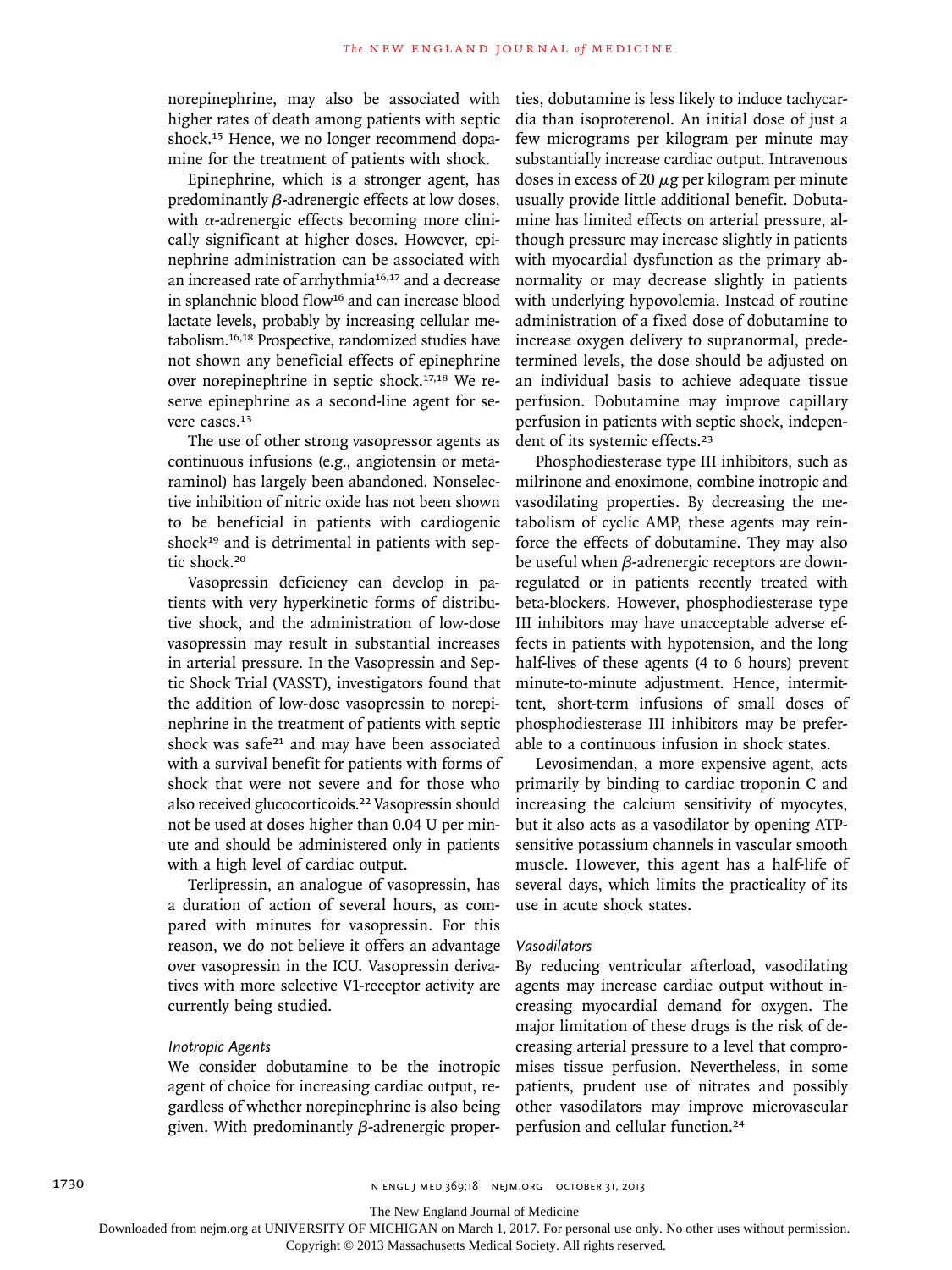# Mechanical Support

Mechanical support with intraaortic balloon counterpulsation (IABC) can reduce left ventricular afterload and increase coronary blood flow. However, a recent randomized, controlled trial showed no beneficial effect of IABC in patients with cardiogenic shock,<sup>25</sup> and its routine use in cardiogenic shock is not currently recommended. Venoarterial extracorporeal membrane oxygenation (ECMO) may be used as a temporary lifesaving measure in patients with reversible cardiogenic shock or as a bridge to heart transplantation.<sup>26</sup>

## Goals of Hemodynamic Support

## **Arterial Pressure**

The primary goal of resuscitation should be not only to restore blood pressure but also to provide adequate cellular metabolism, for which the correction of arterial hypotension is a prerequisite. Restoring a mean systemic arterial pressure of 65 to 70 mm Hg is a good initial goal, but the level should be adjusted to restore tissue perfusion, assessed on the basis of mental status, skin appearance, and urine output, as described above. In patients with oliguria, in particular, the effects of a further increase in arterial pressure on urine output should be assessed regularly, unless acute renal failure is already established. Conversely, a mean arterial pressure lower than 65 to 70 mm Hg may be acceptable in a patient with acute bleeding who has no major neurologic problems, with the aim of limiting blood loss and associated coagulopathy, until the bleeding is controlled.

# **Cardiac Output and Oxygen Delivery**

Since circulatory shock represents an imbalance between oxygen supply and oxygen requirements, maintaining adequate oxygen delivery to the tissues is essential, but all the strategies to achieve this goal have limitations. After correction of hypoxemia and severe anemia, cardiac output is the principal determinant of oxygen delivery, but the optimal cardiac output is difficult to define. Cardiac output can be measured by means of various techniques, each of which has its own benefits and drawbacks.<sup>6</sup> Absolute measures of cardiac output are less important than monitoring trends in response to interventions such as a fluid challenge. The targeting of a predefined cardiac output is not advisable, since the cardiac output that ill patients it is often greater. Rivers et al.<sup>28</sup> found



The microcirculation in the healthy volunteer is characterized by dense capillaries that are consistently perfused (Panel A, arrows), whereas in the patient with septic shock, the density of the capillaries is diminished, and many of the capillaries have stopped or intermittent flow (Panel B, arrows).

is needed will vary among patients and in the same patient over time.

Measurements of mixed venous oxygen saturation (SvO<sub>2</sub>) may be helpful in assessing the adequacy of the balance between oxygen demand and supply; SvO<sub>2</sub> measurements are also very useful in the interpretation of cardiac output.<sup>27</sup> SvO<sub>2</sub> is typically decreased in patients with low-flow states or anemia but is normal or high in those with distributive shock. Its surrogate, central venous oxygen saturation (ScvO<sub>2</sub>), which is measured in the superior vena cava by means of a central venous catheter, reflects the oxygen saturation of the venous blood from the upper half of the body only. Under normal circumstances, ScvO<sub>2</sub> is slightly less than  $Svo<sub>2</sub>$ , but in critically

The New England Journal of Medicine

Downloaded from nejm.org at UNIVERSITY OF MICHIGAN on March 1, 2017. For personal use only. No other uses without permission.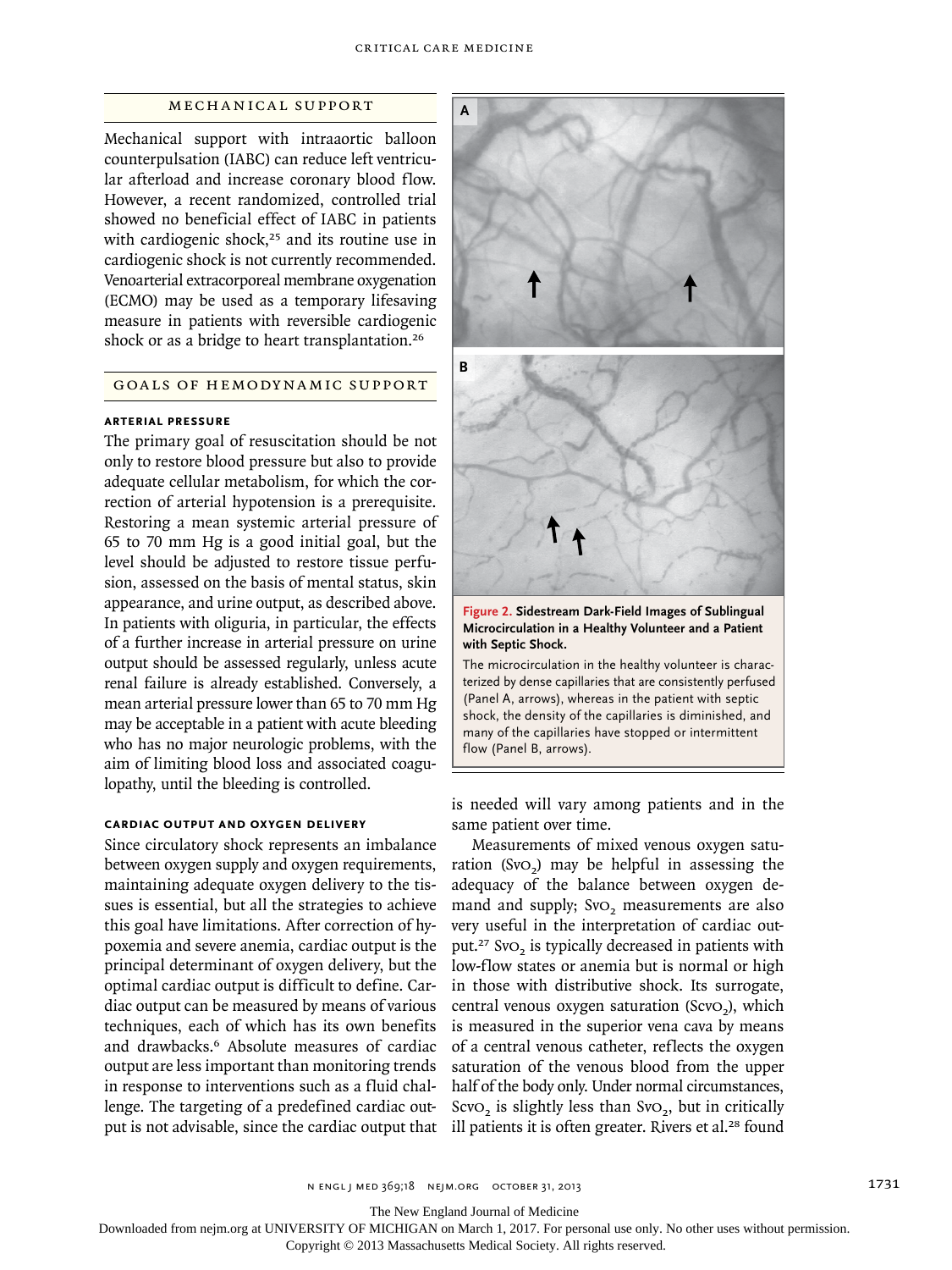|                | <b>Salvage</b>                                      | <b>Optimization</b>                                       | <b>Stabilization</b>      | De-escalation                          |
|----------------|-----------------------------------------------------|-----------------------------------------------------------|---------------------------|----------------------------------------|
| Focus<br>Phase | Obtain a<br>minimal<br>acceptable<br>blood pressure | Provide<br>adequate<br>oxygen<br>availability             | Provide organ<br>support  | Wean from<br>vasoactive<br>agents      |
|                | Perform<br>lifesaving<br>measures                   | Optimize<br>cardiac output,<br>Svo <sub>2</sub> , lactate | Minimize<br>complications | Achieve a<br>negative<br>fluid balance |

#### **Figure 3. Four Phases in the Treatment of Shock.**

dures to treat the underlying cause of shock. The optimization phase focusphase focuses on preventing organ dysfunction, even after hemodynamic ac outthe patient from vasoactive agents and providing treatments to help Author es on promoting cellular oxygen availability and monitoring cardiac output, mixed venous oxygen saturation (Svo $_2$ ), and lactate levels. The stabilization stability has been achieved. The de-escalation phase focuses on weaning The salvage phase focuses on achieving a blood pressure and cardiac out- $\frac{33616}{1}$ put compatible with immediate survival and performing lifesaving proceachieve a negative fluid balance.

> that in patients presenting to the emergency department with septic shock, a treatment algorithm targeting an ScvO<sub>2</sub> of at least  $70\%$  during the first 6 hours was associated with decreased rates of death. The robustness of this finding is currently being evaluated in three multicenter trials. (ClinicalTrials.gov numbers, NCT00975793 and NCT00510835; and Current Controlled Trials number, ISRCTN36307479).

## **Blood Lactate Level**

An increase in the blood lactate level reflects abnormal cellular function. In low-flow states, the primary mechanism of hyperlactatemia is tissue hypoxia with development of anaerobic metabolism, but in distributive shock, the pathophysiology is more complex and may also involve increased glycolysis and inhibition of pyruvate dehydrogenase. In all cases, alterations in clearance can be due to impaired liver function.

The value of serial lactate measurements in the management of shock has been recognized for 30 years.29 Although changes in lactate take place more slowly than changes in systemic arterial pressure or cardiac output, the blood lactate level should decrease over a period of hours with effective therapy. In patients with shock and a blood lactate level of more than 3 mmol per liter, Jansen et al.<sup>24</sup> found that targeting a decrease of at least 20% in the blood lactate level over a 2-hour period seemed to be associated with reduced in-hospital mortality.

## **Microcirculatory Variables**

The development of handheld devices for orthogonal polarization spectral (OPS) imaging and its successor, sidestream dark-field (SDF) imaging, is providing new means of directly visualizing the microcirculation and evaluating the effects of interventions on microcirculatory flow in easily accessible surfaces, such as the sublingual area.<sup>30</sup> Microcirculatory changes, including decreased capillary density, a reduced proportion of perfused capillaries, and increased heterogeneity of blood flow, have been identified in various types of circulatory shock (Fig. 2), and the persistence of these alterations is associated with worse outcomes.<sup>31</sup>

Near-infrared spectroscopy is a technique that uses near-infrared light to determine tissue oxygen saturation from the fractions of oxyhemoglobin and deoxyhemoglobin. Analysis of the changes in tissue oxygen saturation during a brief episode of forearm ischemia can be used to quantify microvascular dysfunction<sup>32</sup>; such alterations are associated with worse outcomes.<sup>33</sup> Various therapeutic interventions have been shown to have an effect on these microcirculatory variables, but whether therapy that is guided by monitoring or targeting the microcirculation can improve outcomes requires further study and cannot be recommended at this time.

## THERAPEUTIC PRIORITIES and Goals

There are essentially four phases in the treatment of shock, and therapeutic goals and monitoring need to be adapted to each phase (Fig. 3). In the first (salvage) phase, the goal of therapy is to achieve a minimum blood pressure and cardiac output compatible with immediate survival. Minimal monitoring is needed; in most cases, invasive monitoring can be restricted to arterial and central venous catheters. Lifesaving procedures (e.g., surgery for trauma, pericardial drainage, revascularization for acute myocardial infarction, and antibiotics for sepsis) are needed to treat the underlying cause. In the second (optimization) phase, the goal is to increase cellular oxygen availability, and there is a narrow window of opportunity for interventions targeting hemodynamic status.<sup>28</sup> Adequate hemodynamic resuscitation reduces inflammation, mitochondrial dysfunction, and caspase activation. $34,35$  Measurements of SvO<sub>2</sub> and lactate levels may help guide therapy, and monitoring of cardiac output should be considered. In the third

The New England Journal of Medicine

Downloaded from nejm.org at UNIVERSITY OF MICHIGAN on March 1, 2017. For personal use only. No other uses without permission.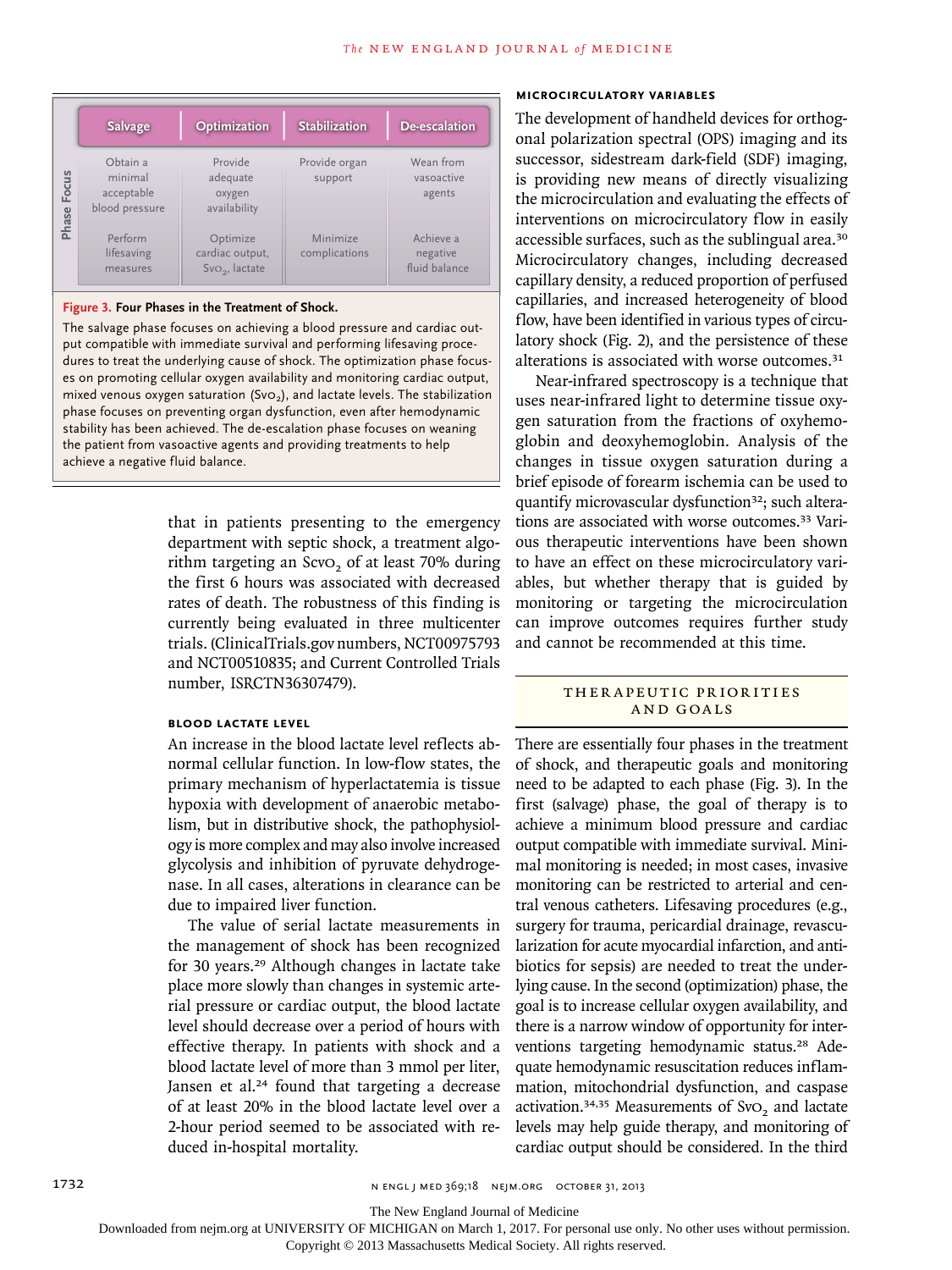(stabilization) phase, the goal is to prevent organ dysfunction, even after hemodynamic stability has been achieved. Oxygen supply to the tissues is no longer the key problem, and organ support becomes more relevant. Finally, in the fourth (deescalation) phase, the goal is to wean the patient from vasoactive agents and promote spontaneous polyuria or provoke fluid elimination through the use of diuretics or ultrafiltration to achieve a negative fluid balance.

## Conclusions

Circulatory shock is associated with high morbidity and mortality. Prompt identification is essential so that aggressive management can be started. Appropriate treatment is based on a good understanding of the underlying pathophysiological mechanisms. Treatment should include correction of the cause of shock and hemodynamic stabilization, primarily through fluid infusion and administration of vasoactive agents. The patient's response can be monitored by means of careful clinical evaluation and blood lactate measurements; microvascular evaluation may be feasible in the future.

No potential conflict of interest relevant to this article was reported.

Disclosure forms provided by the authors are available with the full text of this article at NEJM.org.

#### **References**

**1.** Sakr Y, Reinhart K, Vincent JL, et al. Does dopamine administration in shock influence outcome? Results of the Sepsis Occurrence in Acutely Ill Patients (SOAP) Study. Crit Care Med 2006;34:589-97.

**2.** Vincent JL, Ince C, Bakker J. Circulatory shock — an update: a tribute to Professor Max Harry Weil. Crit Care 2012; 16:239.

**3.** Weil MH, Shubin H. Proposed reclassification of shock states with special reference to distributive defects. Adv Exp Med Biol 1971;23:13-23.

**4.** De Backer D, Biston P, Devriendt J, et al. Comparison of dopamine and norepinephrine in the treatment of shock. N Engl J Med 2010;362:779-89.

**5.** Labovitz AJ, Noble VE, Bierig M, et al. Focused cardiac ultrasound in the emergent setting: a consensus statement of the American Society of Echocardiography and American College of Emergency Physicians. J Am Soc Echocardiogr 2010;23: 1225-30.

**6.** Vincent JL, Rhodes A, Perel A, et al. Clinical review: update on hemodynamic monitoring — a consensus of 16. Crit Care 2011;15:229.

**7.** Weil MH, Shubin H. The "VIP" approach to the bedside management of shock. JAMA 1969;207:337-40.

**8.** Marik PE, Cavallazzi R, Vasu T, Hirani A. Dynamic changes in arterial waveform derived variables and fluid responsiveness in mechanically ventilated patients: a systematic review of the literature. Crit Care Med 2009;37:2642-7.

**9.** Cavallaro F, Sandroni C, Marano C, et al. Diagnostic accuracy of passive leg raising for prediction of fluid responsiveness in adults: systematic review and metaanalysis of clinical studies. Intensive Care Med 2010;36:1475-83.

**10.** Vincent JL, Weil MH. Fluid challenge revisited. Crit Care Med 2006;34:1333-7. **11.** Delaney AP, Dan A, McCaffrey J, Finfer S. The role of albumin as a resuscitation fluid for patients with sepsis: a systematic review and meta-analysis. Crit Care Med 2011;39:386-91.

**12.** Myburgh JA, Mythen MG. Resuscitation fluids. N Engl J Med 2013;369:1243- 51.

**13.** Dellinger RP, Levy MM, Rhodes A, et al. Surviving Sepsis Campaign: international guidelines for management of severe sepsis and septic shock: 2012. Crit Care Med 2013;41:580-637.

**14.** Bellomo R, Chapman M, Finfer S, Hickling K, Myburgh J. Low-dose dopamine in patients with early renal dysfunction: a placebo-controlled randomised trial. Lancet 2000;356:2139-43.

**15.** De Backer D, Aldecoa C, Njimi H, Vincent JL. Dopamine versus norepinephrine in the treatment of septic shock: a metaanalysis. Crit Care Med 2012;40:725-30. **16.** Levy B, Perez P, Perny J, Thivilier C, Gerard A. Comparison of norepinephrinedobutamine to epinephrine for hemodynamics, lactate metabolism, and organ function variables in cardiogenic shock: a prospective, randomized pilot study. Crit Care Med 2011;39:450-5.

**17.** Annane D, Vignon P, Renault A, et al. Norepinephrine plus dobutamine versus epinephrine alone for management of septic shock: a randomised trial. Lancet 2007;370:676-84. [Erratum, Lancet 2007; 370:1034.]

**18.** Myburgh JA, Higgins A, Jovanovska A, Lipman J, Ramakrishnan N, Santamaria J. A comparison of epinephrine and norepinephrine in critically ill patients. Intensive Care Med 2008;34:2226-34.

**19.** Alexander JH, Reynolds HR, Stebbins AL, et al. Effect of tilarginine acetate in patients with acute myocardial infarction and cardiogenic shock: the TRIUMPH randomized controlled trial. JAMA 2007; 297:1657-66.

**20.** López A, Lorente JA, Steingrub J, et al. Multiple-center, randomized, placebocontrolled, double-blind study of the nitric oxide synthase inhibitor 546C88: effect on survival in patients with septic shock. Crit Care Med 2004;32:21-30.

**21.** Russell JA, Walley KR, Singer J, et al. Vasopressin versus norepinephrine infusion in patients with septic shock. N Engl J Med 2008;358:877-87.

**22.** Russell JA, Walley KR, Gordon AC, et al. Interaction of vasopressin infusion, corticosteroid treatment, and mortality of septic shock. Crit Care Med 2009;37:811-8. **23.** De Backer D, Creteur J, Dubois MJ, et al. The effects of dobutamine on microcirculatory alterations in patients with septic shock are independent of its systemic effects. Crit Care Med 2006;34: 403-8.

**24.** Jansen TC, van Bommel J, Schoonderbeek FJ, et al. Early lactate-guided therapy in intensive care unit patients: a multicenter, open-label, randomized controlled trial. Am J Respir Crit Care Med 2010;182:752-61.

**25.** Thiele H, Zeymer U, Neumann FJ, et al. Intraaortic balloon support for myocardial infarction with cardiogenic shock. N Engl J Med 2012;367:1287-96.

**26.** Combes A, Leprince P, Luyt CE, et al. Outcomes and long-term quality-of-life of patients supported by extracorporeal membrane oxygenation for refractory cardiogenic shock. Crit Care Med 2008;36: 1404-11.

**27.** Vincent JL. Understanding cardiac output. Crit Care 2008;12:174.

**28.** Rivers E, Nguyen B, Havstad S, et al. Early goal-directed therapy in the treatment of severe sepsis and septic shock. N Engl J Med 2001;345:1368-77.

**29.** Vincent JL, Dufaye P, Berré J, Leeman M, Degaute JP, Kahn RJ. Serial lactate determinations during circulatory shock. Crit Care Med 1983;11:449-51.

**30.** De Backer D, Hollenberg S, Boerma C, et al. How to evaluate the microcirculation: report of a round table conference. Crit Care 2007;11:R101.

n engl j med 369;18 nejm.org october 31, 2013 1793 1793

The New England Journal of Medicine

Downloaded from nejm.org at UNIVERSITY OF MICHIGAN on March 1, 2017. For personal use only. No other uses without permission.